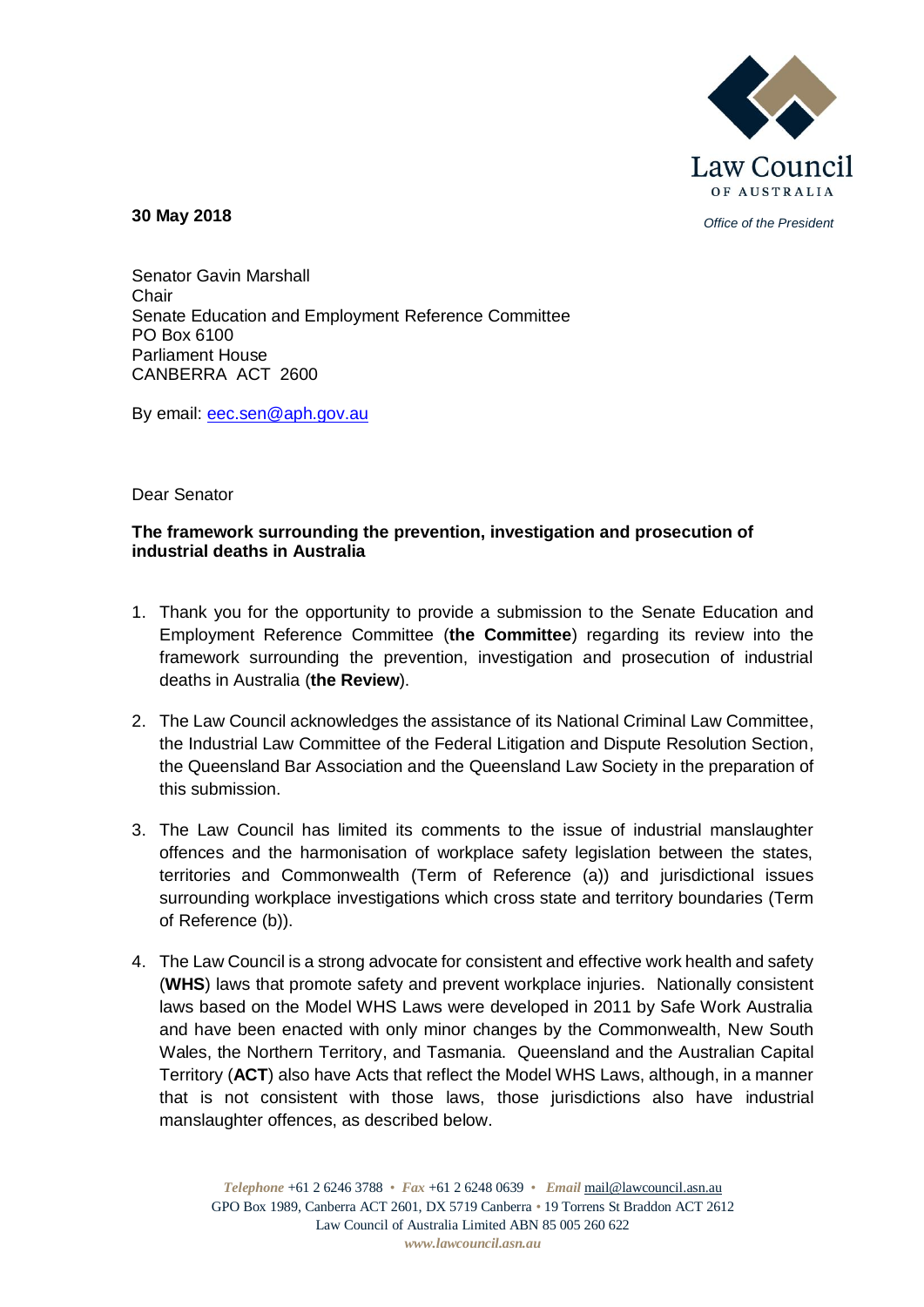- 5. The Law Council is not convinced that a specific industrial manslaughter offence needs to be introduced into the Model WHS Laws, given existing criminal law and WHS offences (which already include offences that can give rise to jail sentences for those who recklessly cause death at a workplace). The Law Council is of the strong view that no such provisions be introduced other than in a consistent manner across the jurisdictions that have adopted the WHS Model Laws, which would necessarily require a consultation process and agreement from those jurisdictions. Different tests for liability and different penalties have a tendency to produce an inconsistency with a key component of the rule of law: that the law should be applied to all people equally.<sup>1</sup> There is a need for the harmonisation of both WHS and the general criminal law to ensure that like cases are treated alike irrespective of jurisdictional boundaries.
- 6. As noted, existing state, territory and federal law allow for the possibility of senior officials of a corporation to be held criminally responsible for workplace deaths. A summary of the existing provisions of WHS laws and criminal law provisions that may apply to sanction persons responsible for a fatality occurring at or in the course of work is at **Attachment A**.
- 7. The current common law and legislative framework addresses fatalities in the workplace. This framework includes for example manslaughter by gross negligence to which employers may be subject and also offences under WHS legislation. Cases involving gross negligence are rightly prosecuted under the general law. If recklessness is proved, this is capable of constituting manslaughter under the relevant Crimes Act. In the Law Council's view, persons who can affect the health and safety of workers and others ought to be held to that general law standard.
- 8. Offences involving failure to take all reasonably practicable steps (equivalent to negligence) leading to death or injury are appropriately punished under WHS laws.
- 9. Generally, the rationale behind the introduction of specific industrial manslaughter offences relates to concerns regarding the inability to apply the existing offences of manslaughter to corporations.<sup>2</sup>
- 10. A corporation may be liable for an offence where the elements of the offence have been performed on behalf of the corporation by the board of directors, its managing director or any other person to whom the board functions have been delegated. $3$  This includes a person acting as the company and whose mind directing his or her acts is the mind of the company.<sup>4</sup> That is, generally it is only someone who is the directing mind and will of a corporation whose conduct can be attributed to the corporation, such as a managing director or chief executive. A difficulty may arise in establishing criminal negligence

 $\overline{a}$ 

The framework surrounding the prevention, investigation and prosecution of industrial deaths in Australia

<sup>1</sup> Law Council of Australia, Policy Statement: Rule of Law Principles (March 2011), Principle 2.

<sup>2</sup> <http://www.parliament.qld.gov.au/Documents/TableOffice/TabledPapers/2017/5517T1870.pdf>

<sup>3</sup> *Tesco Supermarkets Ltd v Nattrass* [1972] AC 153 at 170. Approved by the High Court in *Hamilton v Whitehead* (1988) 82 ALR 626.

<sup>4</sup> Ibid.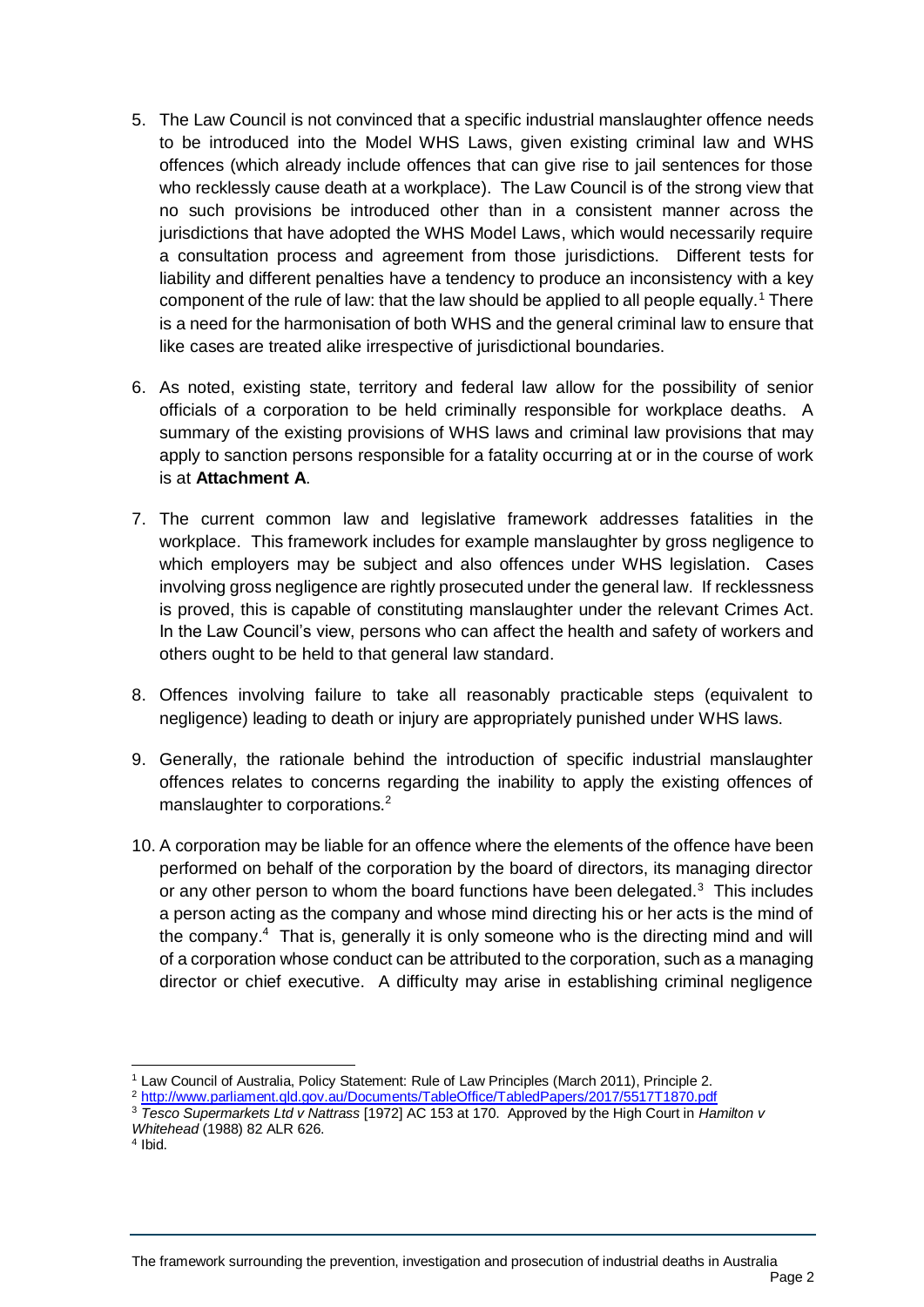where the decision and conduct is made by supervisors or managers if they are not 'officers' of the corporation as defined.

- 11. The Law Council considers that this concern does not of itself justify the creation of specific industrial manslaughter offences. Inadequacies in the implementation of current criminal offences or WHS laws can be remedied by clear guidelines and adequate training and resources for effective prosecution and enforcement. If there is evidence to suggest that those who are culpable within a business are unable to be prosecuted, then a review of duty holders and duties should be undertaken with a view to the potential for amendment that would not be limited to situations involving fatalities.<sup>5</sup>
- 12. The Law Council has concerns with the two sets of industrial manslaughter provisions that currently exist, in Queensland and the ACT.
- 13. The industrial manslaughter offences introduced in Queensland under the *Work Health and Safety Act 2011* (Qld), *Electrical Safety Act 2002* (Qld) and *Safety in Recreational Water Activities Act 2011* (Qld) are not consistent with traditional criminal law principles and create a discrepancy in the criminal law framework.
- 14. The offences in Queensland, do not account for circumstances of accident, involuntariness, reasonable excuse or acts independent of the will of a defendant, and do not afford other defences which would otherwise be available under the *Criminal*  Code Act 1899 (Qld) for other homicide-based offences.<sup>6</sup> The absence of such defences, combined with the low standard of proof of negligence and the high maximum penalties (20 years imprisonment for an individual or 100, 000 penalty units for a body corporate) has the potential to result in unjust unintended consequences.
- 15. The ACT *Crimes Act 1900* (ACT) includes an industrial manslaughter offence which commenced on 1 March 2004, and predates the Model WHS Laws. The Explanatory Memorandum to the Bill amending the *Crimes Act 1900* (ACT) states that the industrial manslaughter offences were established to provide improved protection of the health and safety of workers.<sup>7</sup>
- 16. In many ways it is inconsistent with the Model WH Laws. The offence under the *Crimes Act 1900* (ACT) applies to employers (a narrower scope of person than a "person conducting a business or undertaking" who can be liable for an industrial manslaughter offence under the Queensland legislation). Although this offence can be applied to "corporate" employers, the scope of this offence is limited by an employment relationship, as defined. As such, this offence provision has a more limited application (when compared to the industrial manslaughter offences introduced in Queensland, which are not limited by an employment relationship), but has the broader defences which apply under the *Crimes Act 1900* (ACT) (which are not available in respect of the

<sup>5</sup> The Law Council adopts this position from the Queensland Law Society's Submission re the Work Health and Safety and Other Legislation Amendment Bill 2017 21 September, 2.

<sup>&</sup>lt;sup>6</sup> Ibid.

<sup>7</sup> Crimes (Industrial Manslaughter) Amendment Bill 2002 Explanatory Memorandum.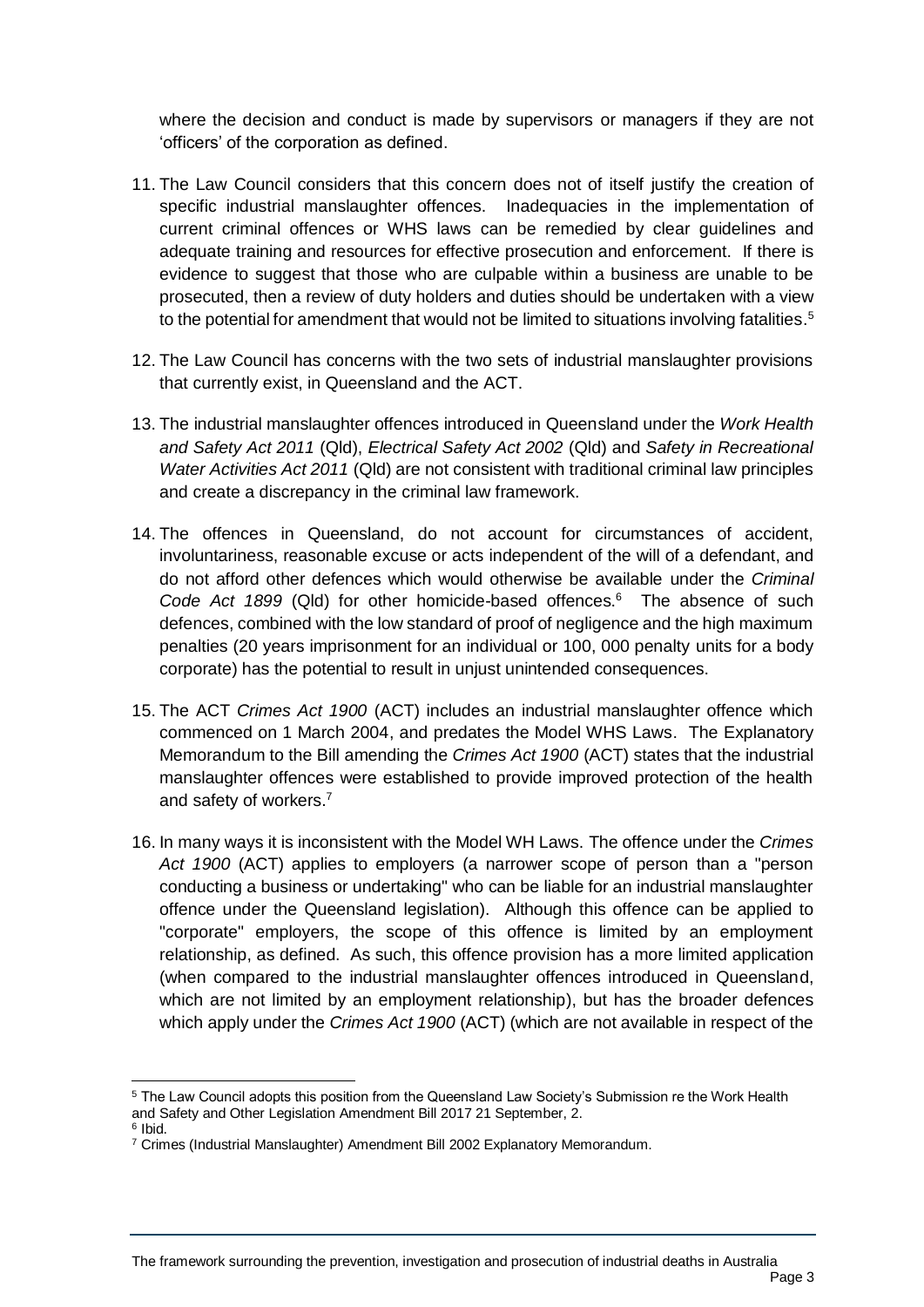offences introduced in Queensland). Further, the maximum penalties differ (with the maximum penalty being only 2,000 penalty units and / or 20 years imprisonment).

- 17. The maximum penalty for breach of the industrial manslaughter offence under the ACT Crimes Act by a corporation (\$1.5m), is half the maximum penalty for breach of a category 1 offence of the ACT *Work Health and Safety Act 2011* (\$3m), the latter reflecting the Model WHS Laws. In most circumstances either offence would be available to a prosecutor where an employer's conduct caused the death of a work and the employer had been reckless as to the harm that would be caused to an employee. In those circumstances it is perhaps unsurprising that the industrial manslaughter offence in the ACT is yet to be used.
- 18. It is understood that in respect of recently commenced proceedings before the ACT Magistrates Court arising from a fatality at the Canberra Hospital the prosecutor has elected to charge a person with the offence of general manslaughter (section 15 of the Crimes Act) – not industrial manslaughter.
- 19. On the basis of the above, the Law Council does not support the introduction of specific industrial manslaughter offences in the form set out in Queensland legislation, or the ACT legislation. Any such offence should only be introduced if it can be said that the current and relatively recent laws (made in 2011) are inadequate. The Law Council is not convinced that they are, noting the significant penalties for breach of Category 1 offences, including the potential for jail.
- 20. In addition, the Law Council notes that the Model WHS Laws already provide potential for penalties much higher than the penalties that have been handed down by Courts to date. In those circumstances questions of whether higher penalties ought be imposed in circumstances involving multiple fatalities are perhaps a matter for sentencing by the courts.

Should you have any queries, please contact Dr Natasha Molt, Deputy Director of Policy, Policy Division (+61 2 6246 3754 or [natasha.molt@lawcouncil.asn.au\)](mailto:natasha.molt@lawcouncil.asn.au).

Yours sincerely

**Morry Bailes President**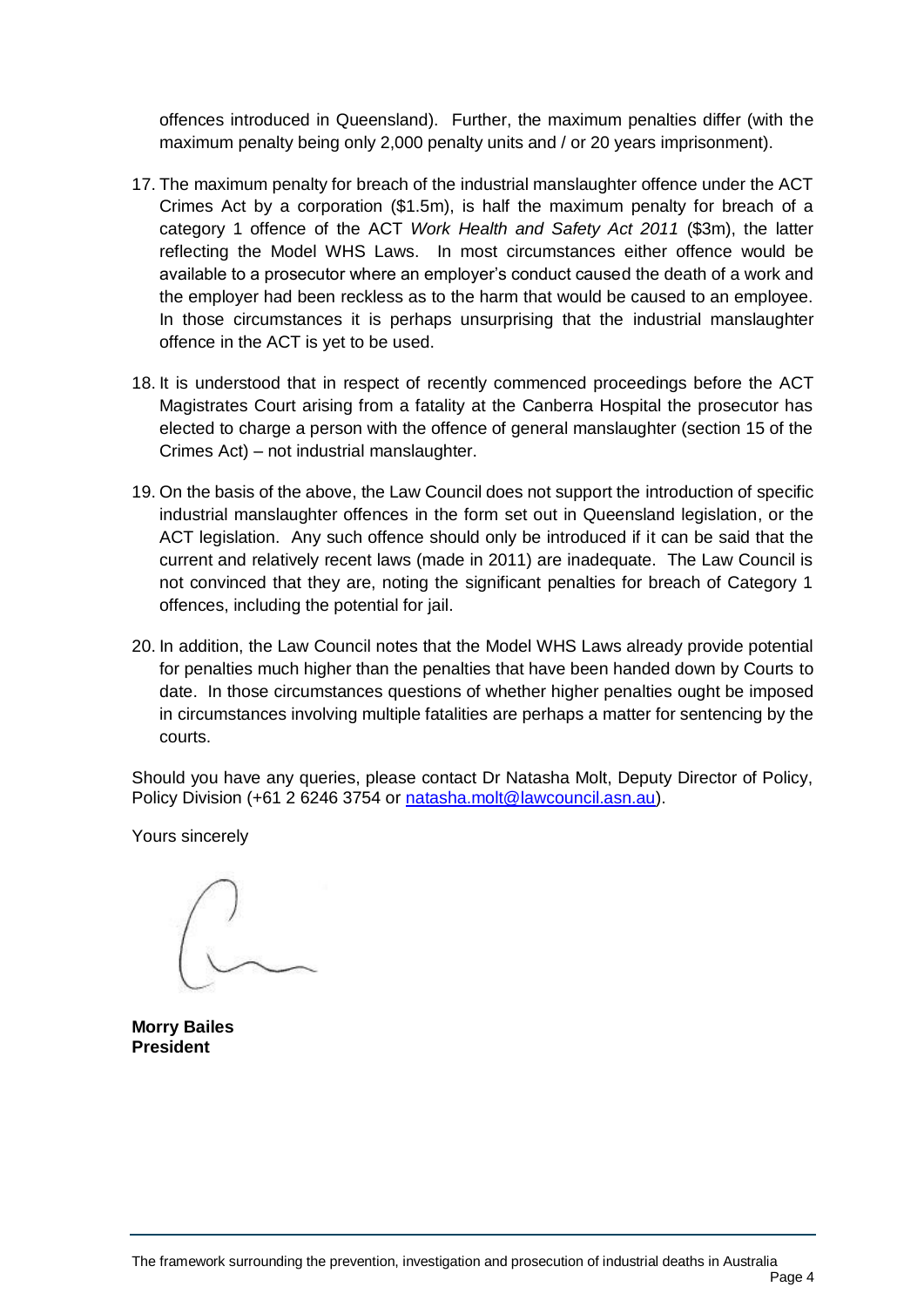# **ATTACHMENT A**

### **Summary of the existing provisions criminal offence provisions and work health and safety (WHS) laws that may apply to sanction persons responsible for a fatality occurring at or in the course of work**

### *Criminal offence provisions*

The Australian Capital Territory (**ACT**) is the only jurisdiction that has specific offences of industrial manslaughter under its *Crimes Act 1900* (ACT). Queensland has also inserted an industrial manslaughter offences under the relevant *Work Health and Safety Act 2011* (Qld) (as well as the *Electrical Safety Act 2002* (Qld) and *Safety in Recreational Water Activities Act 2011* (Qld)), discussed below.

All other jurisdictions have general manslaughter offences, with varying maximum penalties.<sup>8</sup> The offence of gross negligence manslaughter exists under common law.<sup>9</sup> It has been noted that it is the crime most likely to be used to prosecute employers responsible for work-related deaths.<sup>10</sup>

# *ACT*

In the ACT, an employer or senior officer of an employer commits an offence if:

- (a) a worker of the employer:
	- i. dies in the course of employment by, or providing services to, or in relation to, the employer; or
	- ii. is injured in the course of employment by, or providing services to, or in relation to, the employer and later dies; and
- (b) the employer's conduct causes the death of the worker; and
- (c) the employer is:
	- iii. reckless about causing serious harm to the worker, or any other worker of the employer, by the conduct; or
	- iv. negligent about causing the death of the worker, or any other worker of the employer, by the conduct. $11$

The maximum penalties for the offence is 2,000 penalty units, imprisonment for 20 years or both. A penalty unit is \$150 for an offence committed by an individual, or \$750 for an offence

<sup>8</sup> *Crimes Act 1900* (ACT) s 15(1); *Legislation Act 2001* (ACT) s 133; *Crimes Act 1900* (NSW) ss 18(1)(b), 24; *Criminal Code Act* (NT) s 161; *Criminal Code 1899* (Qld) s 303(1); Manslaughter is a common law offence in South Australia, the maximum penalty is life imprisonment (*Criminal Law Consolidation Act 1935* (SA) s 13); *Criminal Code 1924* (Tas) 159; *Crimes Act 1958* (Vic) s 5; *Criminal Code Act Compilation Act 1913* (WA) s 280.

<sup>&</sup>lt;sup>9</sup> Manslaughter by gross negligence is committed where the accused owes a legal duty of care to the deceased and causes the death of the deceased by an intentional act or omission in circumstances which involved such a high risk that death or grievous bodily harm would follow, that the doing of the act merits criminal punishment. The common law defence of honest and reasonable mistake does not apply. See *R v Lavender* [2005] HCA 37 [60]; endorsing *Nydam v R* [1977] VR 430, 445. A very high degree of negligence is necessary. See *Andrews v DPP* [1037] AC 576.

<sup>10</sup> Richard Johnstone, 'Work health and safety and the criminal law in Australia' (2013) 11:2 *Policy and Practice in Health and Safety* 25, 30.

<sup>11</sup> *Crimes Act 1900* (ACT) ss 49C-49D.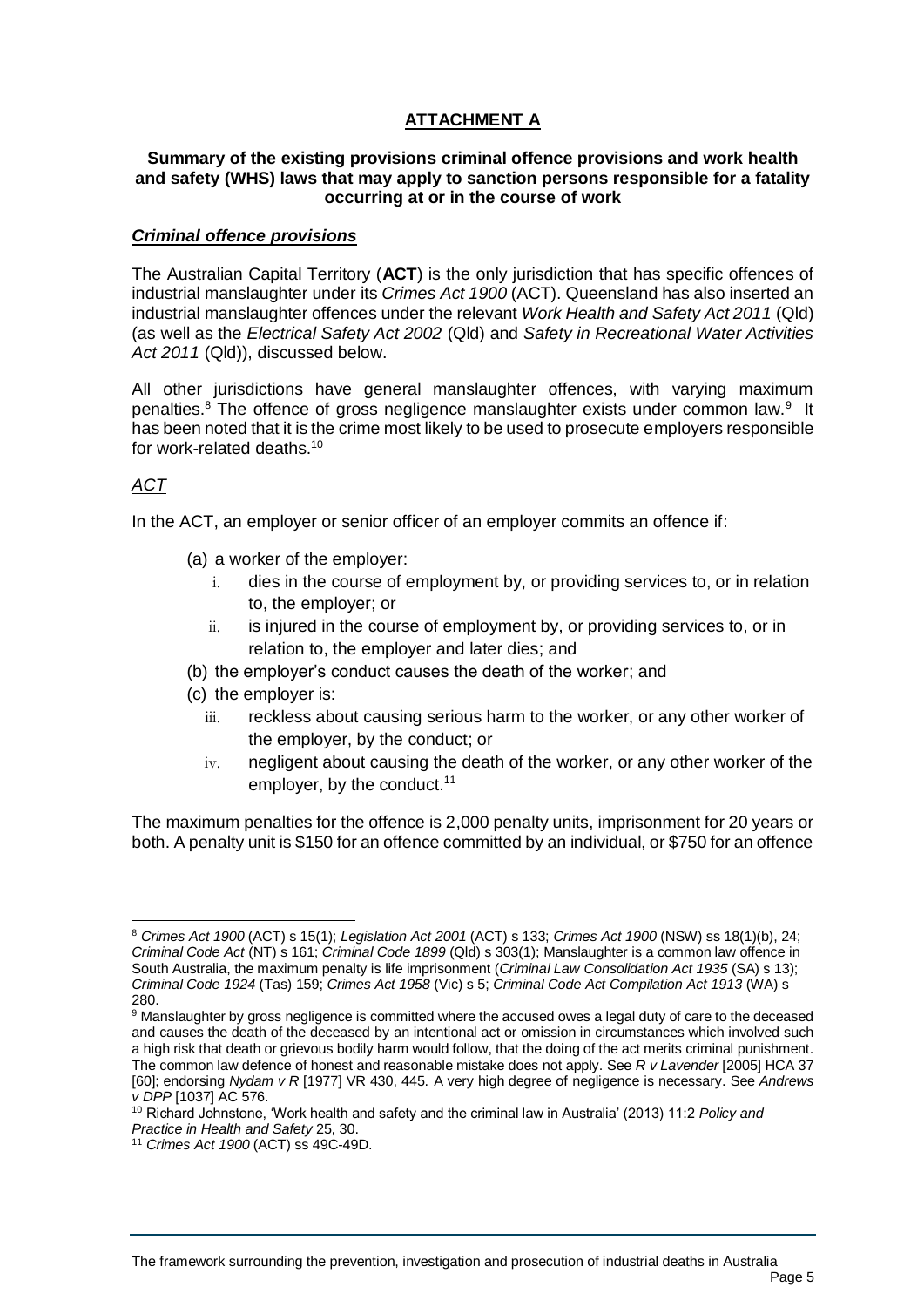committed by a corporation.<sup>12</sup> This equates to \$300,000 for an offence committed by an individual, and \$1.5 million for an offence committed by a corporation.

# *WHS legislation*

*Model WHS legislation (Commonwealth, ACT, Queensland, New South Wales, Northern Territory and South Australia)*

Model WHS legislation has been implemented under Commonwealth laws and in all states and territories except Victoria and Western Australia.<sup>13</sup>

The most serious offence under the Model WHS legislation is reckless conduct (a category 1 offence). A person commits reckless conduct if:

- (d) the person has a health and safety duty; and
- (e) the person, without reasonable excuse, engages in conduct that exposes an individual to whom that duty is owed to a risk of death or serious injury or illness; and
- (f) the person is reckless as to the risk to an individual of death or serious injury or illness.<sup>14</sup>

The maximum penalty for the offence of reckless conduct attracts a maximum penalty in each jurisdiction equivalent to the following:

- (a) in the case of an offence committed by an individual (other than as a person conducting a business or undertaking or as an officer of a person conducting a business or undertaking) — 3,000 penalty units (\$300,000), imprisonment for 5 years or both; or
- (b) in the case of an offence committed by an individual as a person conducting a business or undertaking or as an officer of a person conducting a business or undertaking — 6,000 penalty units (\$600,000), imprisonment for 5 years or both; or

 $(c)$  in the case of an offence committed by a body corporate  $-30,000$  penalty units (\$3,000,000). 15

## *Victoria*

In Victoria a person commits an offence if they recklessly engage in conduct that places or may place another person who is at a workplace in danger of serious injury.<sup>16</sup> The maximum penalty for an individual person is 5 years imprisonment or a fine not exceeding 1,800 penalty units.<sup>17</sup> The maximum penalty for a body corporate is a fine not exceeding 20,000

 $\overline{a}$ 

<sup>12</sup> *Legislation Act 2001* (ACT) s 133.

<sup>13</sup> For further information see [https://www.safeworkaustralia.gov.au/law-and-regulation/law-your-state.](https://www.safeworkaustralia.gov.au/law-and-regulation/law-your-state)

<sup>14</sup> *Work Health and Safety Act 2011* (Cth) s 31(1); *Work Health and Safety Act 2011* (ACT) s 31(1); *Work Health and Safety Act 2011* (NSW) s 31(1); *Work Health and Safety (National Uniform Legislation) Act 2016*  (NT) s 31(1); *Work Health and Safety Act 2011* (Qld) s 31(1); *Work Health and Safety Act 2012* (SA) s 31(1); *Work Health and Safety Act 2012* (Tas) s 31(1);

 $15$  Ibid.

<sup>16</sup> *Occupational Health and Safety Act 2004* (Vic) s 32.

 $17$  Ibid s  $32(a)$ .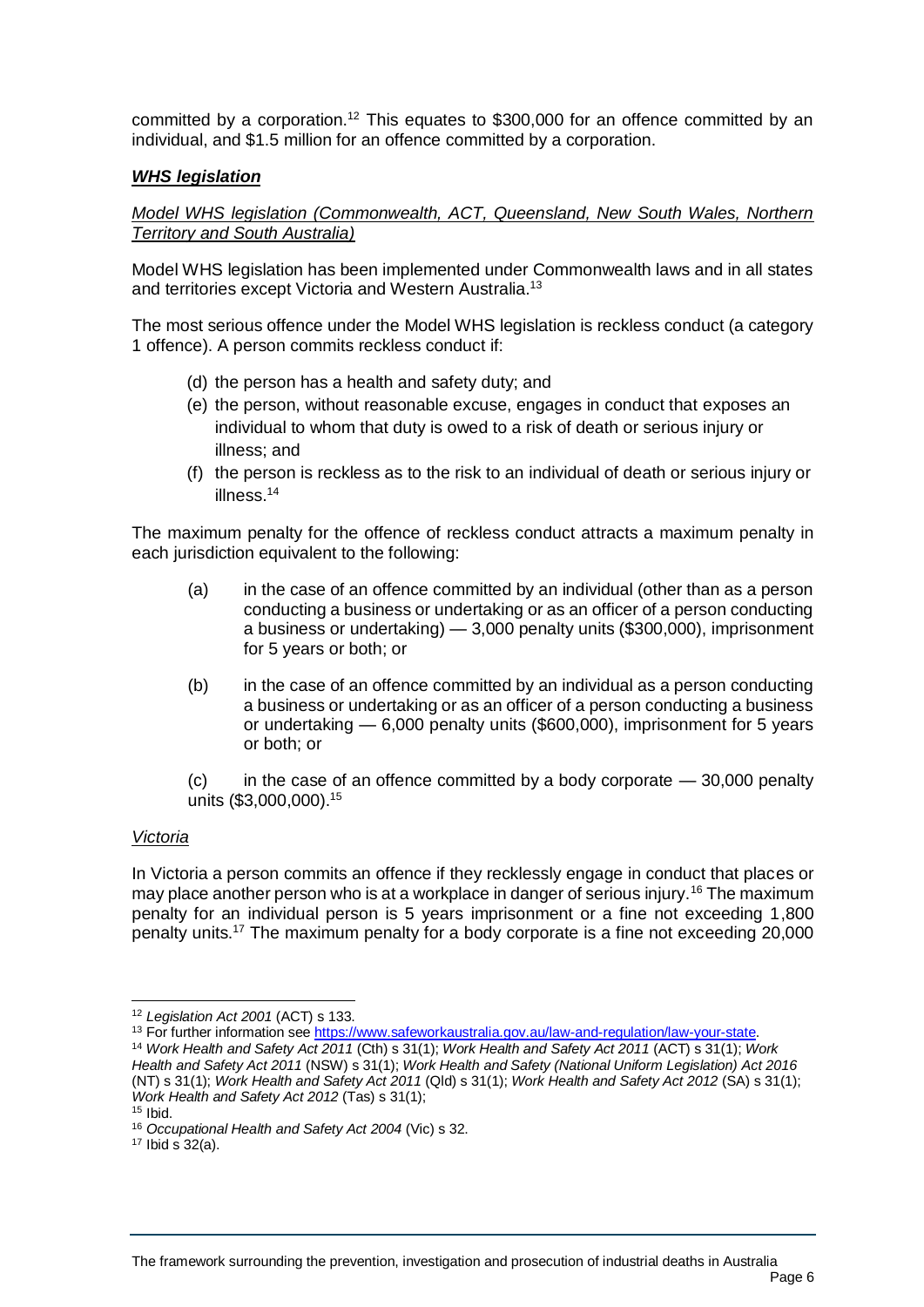penalty units.<sup>18</sup> One penalty unit is \$158.57,<sup>19</sup> meaning a fine for an individual would be \$285,426, and for a corporation would be \$3,171,400.

### *Western Australia*

Western Australian legislation includes offences relating to breaches of a number of duties, including the duty to not expose employees to hazards, and provide and maintain workplaces so that employees are not exposed to hazards.<sup>20</sup> Employers commit an offence where they breach their duties in circumstances of gross negligence<sup>21</sup> and are liable to a level 4 penalty.<sup>22</sup> For individuals, this is a fine of \$250,000 and imprisonment for 2 years for a first offence, and a fine of \$312,500 and imprisonment for 2 years for a subsequence offence.<sup>23</sup> For a body corporate this is a fine of \$500,000 for a first offence and a fine of \$625,000 for a subsequent offence.<sup>24</sup>

An employer who also breaches a duty and causes the death of, or serious harm to an employee, is liable to a level 3 penalty.<sup>25</sup> For individuals this is a fine of \$200,000 for a first offence and a fine of \$250,000 for a subsequent offence.<sup>26</sup> For a body corporate this is a fine of \$400,000 for a first offence, and a fine of \$500,000 for a second offence.<sup>27</sup> Similar offences and penalties extend to employers and self-employed persons,<sup>28</sup> body corporates, $29$  and persons who have control of workplaces.  $30$ 

### *Queensland*

Queensland has inserted an industrial manslaughter offence into new Part 2A of the *Work Health and Safety Act 2011* (Qld). A person conducting a business or undertaking commits an offence if:

- (a) a worker dies in the course of carrying out work for the business or undertaking; or
- (b) a worker is injured in the course of carrying out work for the business or undertaking and later dies; and
- (c) the person's conduct causes the death of the worker; and
- (d) the person is negligent about causing the death of the worker by the conduct.<sup>31</sup>

There is a similar offence for industrial manslaughter which applies to senior officers of a person conducting a business or undertaking.<sup>32</sup>

The maximum penalty for an offence under section 34C of the *Work Health and Safety Act 2011* (Qld) is 20 years imprisonment for an individual or 100,000 penalty units for a body

<sup>18</sup> Ibid s 32(b).

<sup>19</sup> Victoria, Government Gazette No. G13, 30/3/2017.

<sup>20</sup> *Occupation Safety and Health Act 1984* (WA) s 19(1).

 $21$  Ibid s  $19A(1)$ 

<sup>22</sup> Ibid.

 $23$  Ibid s  $3A(4)(a)$ .

 $24$  Ibid s  $3A(4)(b)$ . <sup>25</sup> Ibid s 19A(2).

<sup>26</sup> Ibid s 3A(3)(a).  $27$  Ibid s  $3A(3)(b)$ .

 $28$  Ibid s  $21A$ .

 $29$  Ibid s 21C.

<sup>30</sup> Ibid s 22A.

<sup>31</sup> *Work Health and Safety Act 2011* (Qld) s 34C.

<sup>32</sup> Ibid s 34D.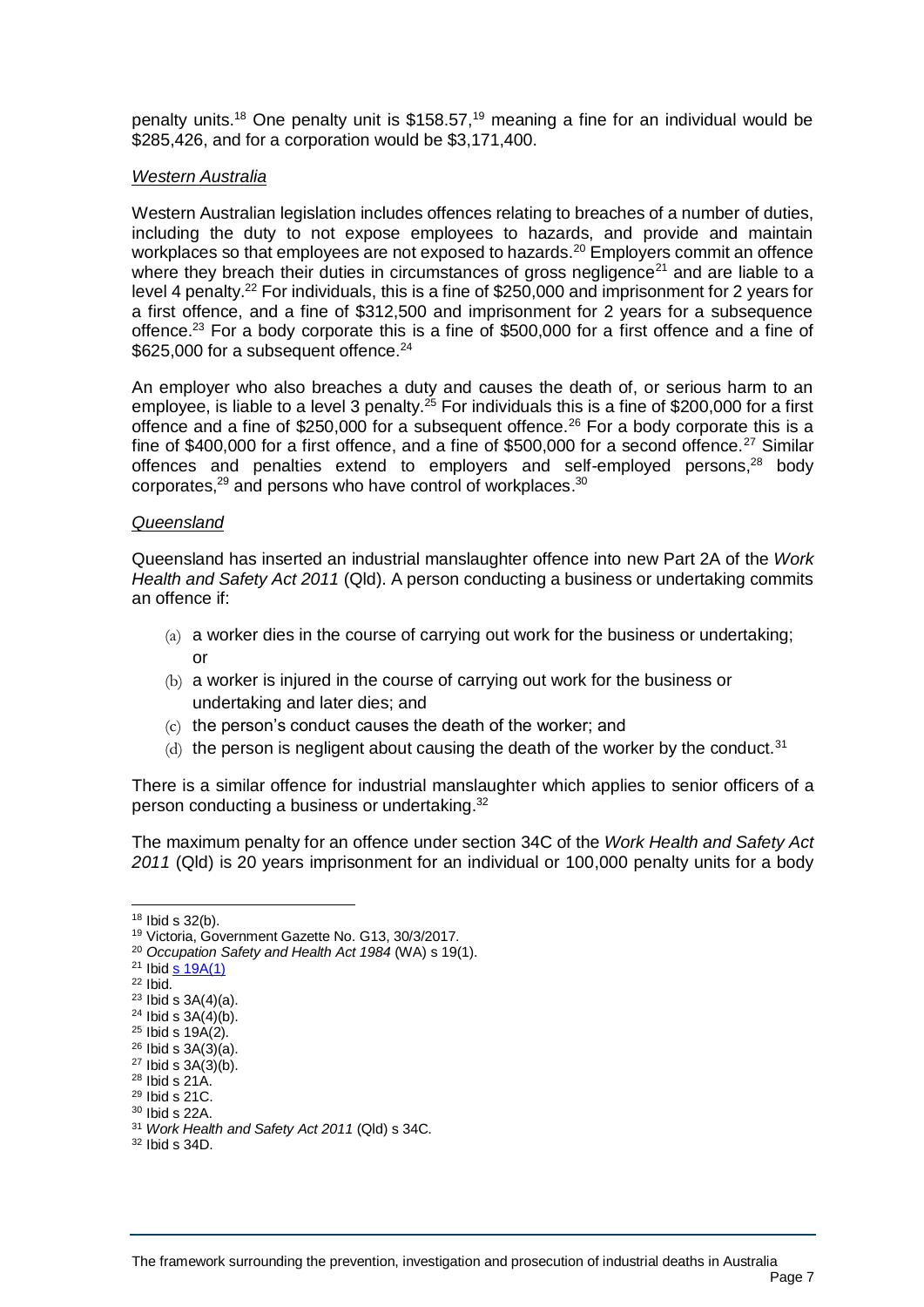corporate. For the purposes of the *Work Health and Safety Act 2011* (Qld), a penalty unit is \$100.<sup>33</sup> This equates to maximum penalty of \$10 million for an offence.

The terms and penalties set out in Part 2A of the *Work Health and Safety Act 2011* (Qld) are similarly inserted in the following Queensland legislation:

- *Electrical Safety Act 2002* (Qld), Part 2B; and
- *Safety in Recreational Water Activities Act 2011* (Qld), Part 2A.

 $\overline{a}$ 

<sup>33</sup> *Penalties and Sentences Act 1992* (Qld) s 5(d).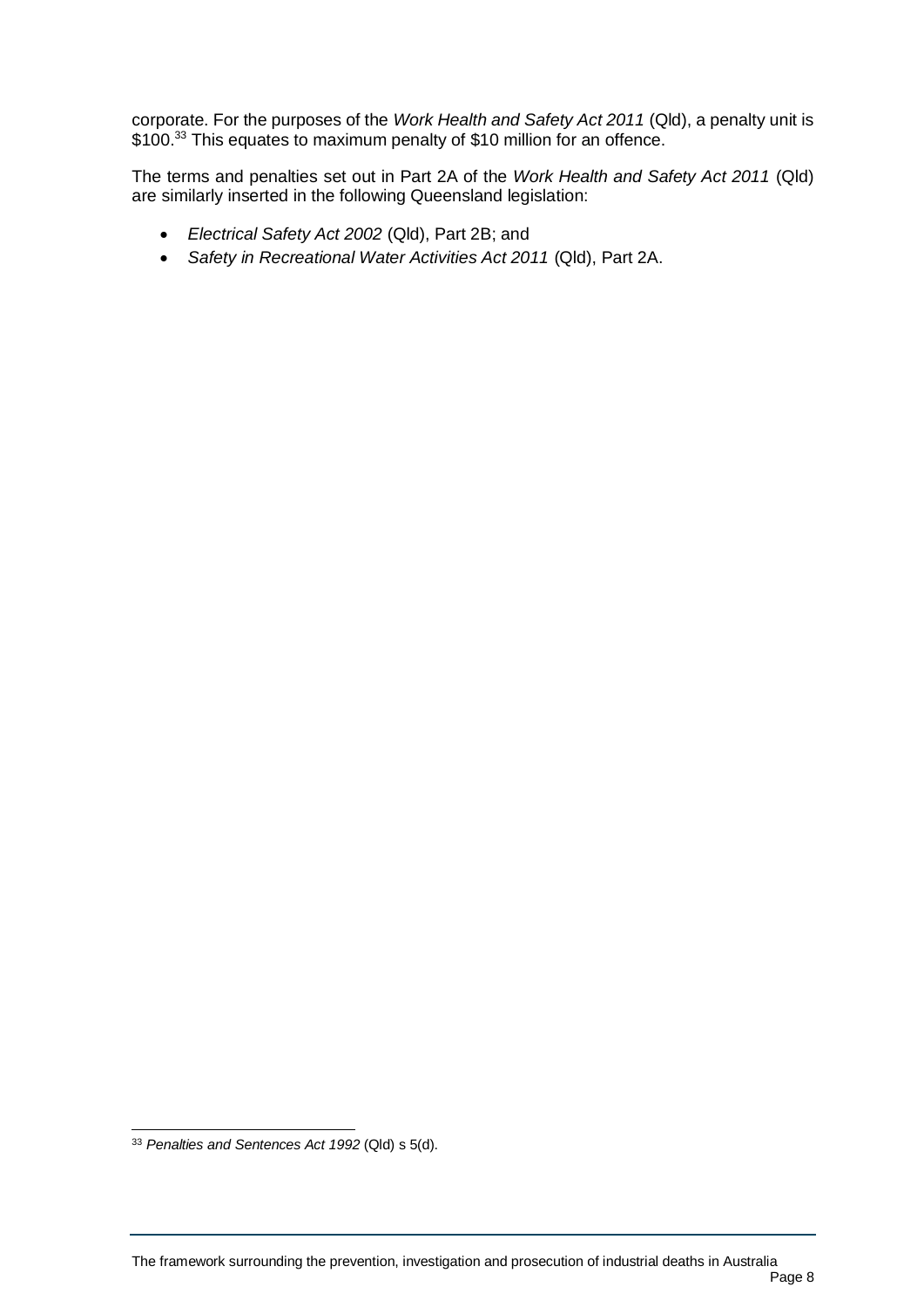|            | Model Work Health and Safety<br>Act, s 31(1) reckless conduct<br>offence? | Work Health and Safety Act or equivalent max<br>penalties                                                                                                                                                          | <b>Industrial</b><br>manslaughter<br>criminal offence?                                                                                                                                                 | <b>Industrial</b><br>manslaughter<br>max<br>penalty                                                                                    | General manslaughter<br>offence max penalty                               |
|------------|---------------------------------------------------------------------------|--------------------------------------------------------------------------------------------------------------------------------------------------------------------------------------------------------------------|--------------------------------------------------------------------------------------------------------------------------------------------------------------------------------------------------------|----------------------------------------------------------------------------------------------------------------------------------------|---------------------------------------------------------------------------|
| <b>Cth</b> | Yes                                                                       | \$300,000 or 5 years imprisonment for an<br>individual, \$600,000 or 5 years imprisonment for<br>an individual as a person or officer conducting a<br>business or undertaking, \$3 million for a body<br>corporate | <b>No</b>                                                                                                                                                                                              | N/A                                                                                                                                    |                                                                           |
| <b>ACT</b> | Yes                                                                       | As above                                                                                                                                                                                                           | Crimes Act 1900<br>$Yes -$<br>(ACT)<br>49C-49D<br>SS<br>$\sim$<br>industrial<br>manslaughter<br>employer and senior officer<br>offences                                                                | 2 000 penalty units<br>(\$300,000<br>for<br>an<br>individual, \$1.5 million<br>for a corporation),<br>imprisonment 20 years<br>or both | 20 years imprisonment or<br>28 years imprisonment<br>(aggravated offence) |
| <b>NSW</b> | Yes                                                                       | As above                                                                                                                                                                                                           | <b>No</b>                                                                                                                                                                                              | N/A                                                                                                                                    | 25 years imprisonment                                                     |
| <b>NT</b>  | Yes                                                                       | As above                                                                                                                                                                                                           | <b>No</b>                                                                                                                                                                                              | N/A                                                                                                                                    | Life imprisonment                                                         |
| Qld        | Yes                                                                       | As above                                                                                                                                                                                                           | Yes - Work Health and<br>Safety Act 2011 (Qld) s 34C<br>$-$ industrial manslaughter $-$<br>person conducting business<br>or undertaking and $s$ 34D $-$<br>industrial manslaughter -<br>senior officer | 20 years imprisonment<br>for an individual or 100<br>000 penalty units for a<br>body corporate (\$10<br>million)                       | Life imprisonment                                                         |
| <b>SA</b>  | Yes                                                                       | As above                                                                                                                                                                                                           | <b>No</b>                                                                                                                                                                                              | N/A                                                                                                                                    | Life imprisonment                                                         |
| <b>Tas</b> | Yes                                                                       | As above                                                                                                                                                                                                           | <b>No</b>                                                                                                                                                                                              | N/A                                                                                                                                    | 21 years imprisonment,<br>or by fine, or both.                            |
| <b>Vic</b> | No - has Occupational Health and<br>Safety Act 2004 (Vic) s 32 offence -  | 1,800 penalty units (\$285,426)<br>or 5 years<br>imprisonment for an individual,                                                                                                                                   | <b>No</b>                                                                                                                                                                                              | N/A                                                                                                                                    | 20 years imprisonment                                                     |